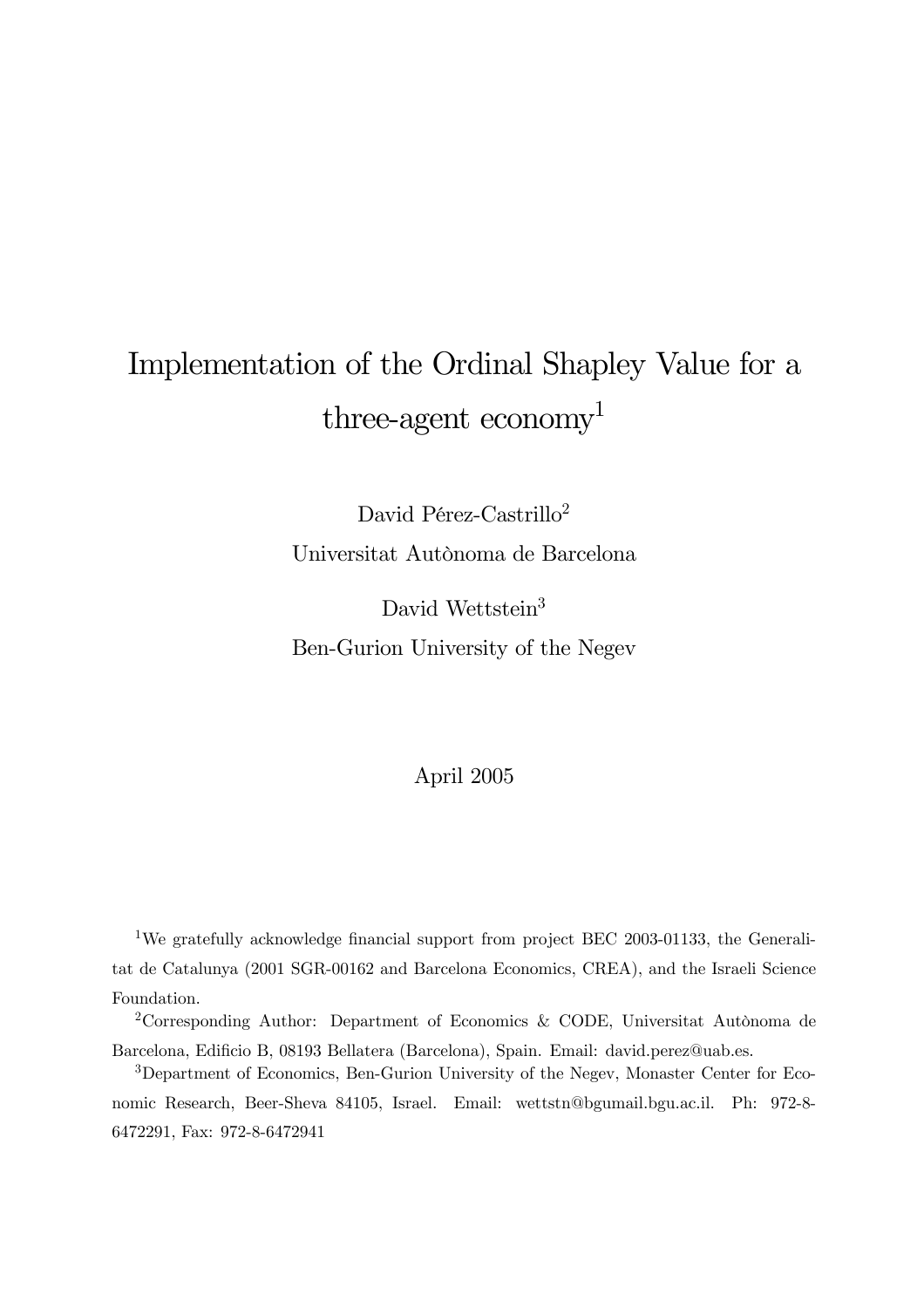#### Abstract

We propose a simple mechanism that implements the Ordinal Shapley Value (Pérez-Castrillo and Wettstein [2005]) for economies with three or less agents.

JEL Classification numbers: C72, D50, D63.

Keywords: Ordinal Shapley Value, implementation, mechanism design.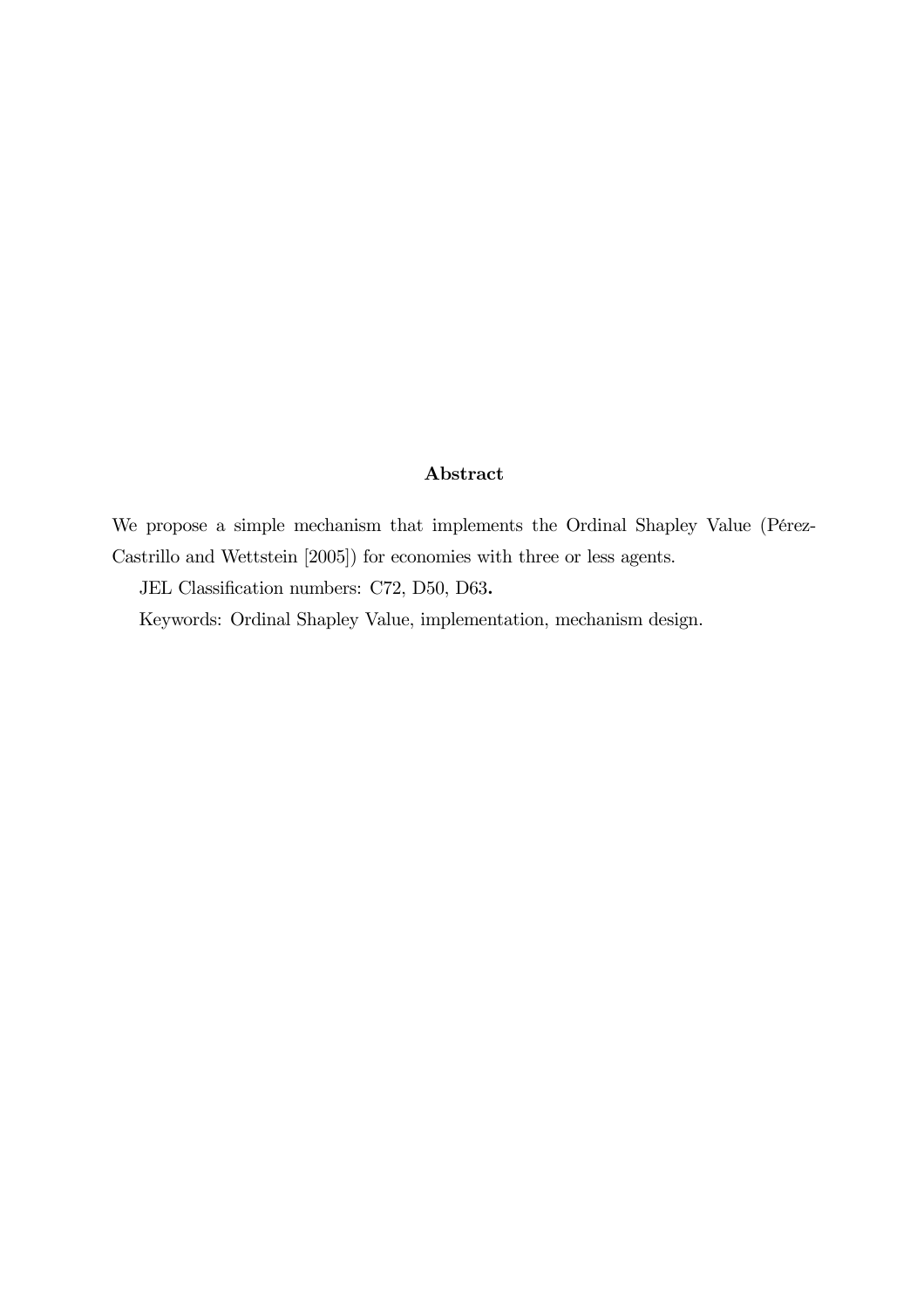## 1 Introduction

The Ordinal Shapley Value  $(OSV)$  is a way to allocate gains realized by cooperation in general economic environments. It is invariant with respect to the utility representation of the agents' preferences and enjoys several desirable properties such as efficiency, monotonicity, anonymity, and individual rationality (see Pérez-Castrillo and Wettstein [2005]). It provides a reasonable outcome for a large class of environments even where competitive equilibria or core allocations may fail to exist.

The OSV is a normative solution concept. An alternative approach to the problem of sharing gains from cooperation consists of proposing mechanisms whose equilibria yield "good" outcomes.<sup>1</sup> In this paper, we propose the use of a *bidding mechanism*, which combines and adapts to exchange economies proposals suggested in Pérez-Castrillo and Wettstein [2001] and [2002]. Informally, the mechanism proceeds as follows: In stage 1 the agents bid to choose the proposer. Each agent bids by submitting an n-tuple of real numbers, one number for each agent (including himself). The number submitted by agent  $i$  for an agent  $j$ , is a commitment to forego a commodity bundle in case  $j$  is chosen as the proposer. The bids submitted by an agent must sum up to zero. The agent for whom the aggregate bid (sum of bids submitted for him by all agents including himself) is the highest is chosen as the proposer. Before moving to stage 2, all the agents (including the proposer) pay the "bid" (i.e., the promised commodity bundles) they submitted for the proposer. In stage 2 the proposer offers a feasible allocation of the total initial resources. The offer is accepted if all the other agents agree. In case of acceptance each agent receives the bundle suggested for him in this allocation. In the case of rejection all the agents other than the proposer play the same game again where the new initial endowments incorporate the allocations paid and received by the end of stage 1.

We prove that the proposed bidding mechanism implements in Subgame Perfect equilibrium the OSV correspondence for economies with at most three agents.

<sup>&</sup>lt;sup>1</sup>See Moore and Repullo [1988] and Maniquet [2003] for papers dealing with implementation in general environments. Winter [1994], Dasgupta and Chiu [1996] and Vidal-Puga and Bergantiños [2003] deal with the implementation of the Shapley value in Transferable Utility games.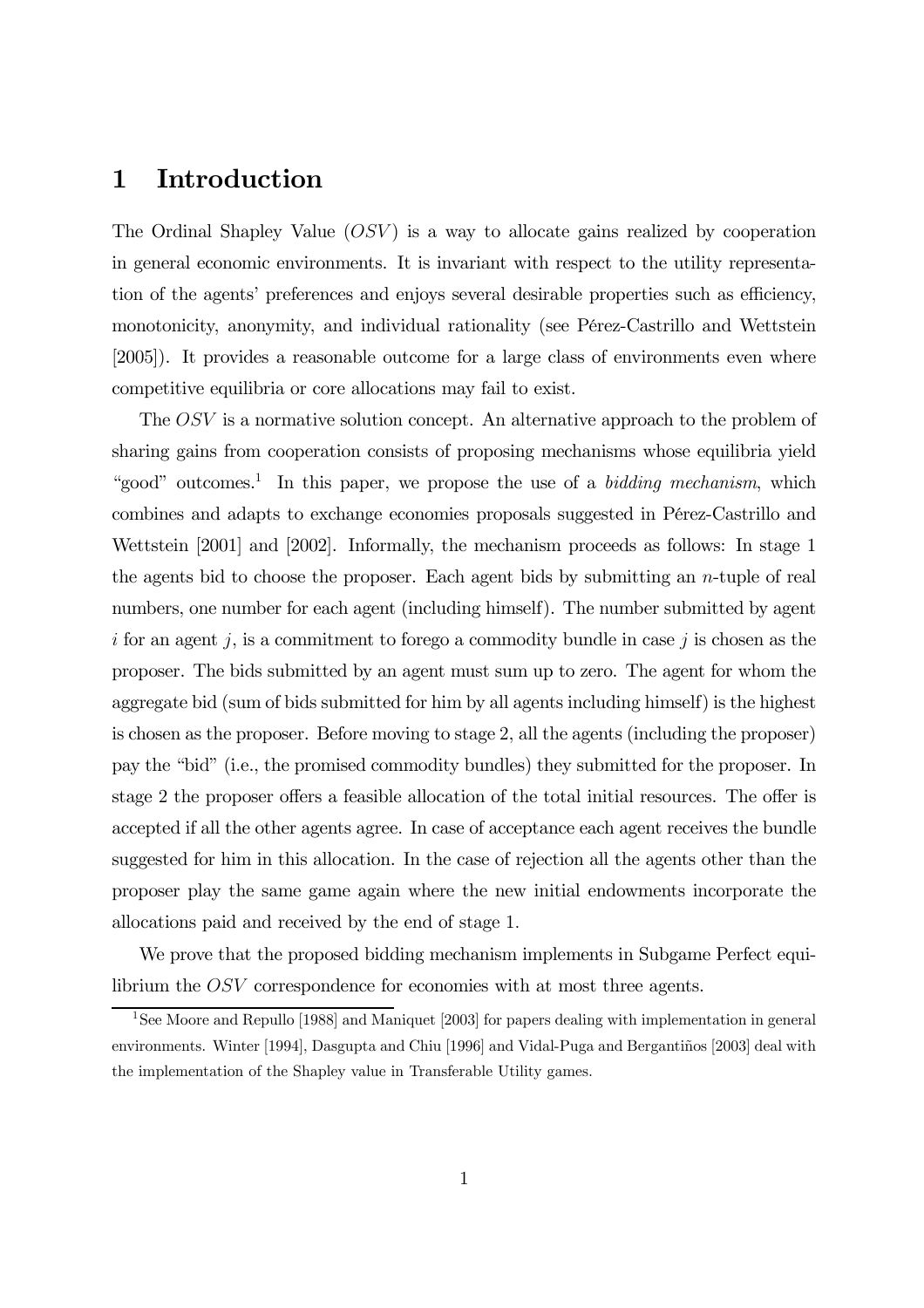## 2 The Ordinal Shapley Value and the Bidding Mechanism

We consider a pure exchange economy E consisting of a set  $N = \{1, 2, ..., n\}$  of agents and  $k \geq 2$  commodities. Agent  $i \in N$  is described by  $\{\succeq^i, w^i\}$ , where  $w^i \in \mathbb{R}^k$  is the vector of initial endowments and  $\succeq^i$  is a continuous and monotonic preference relation defined over  $\mathbb{R}^k$ . We denote by ≻<sup>i</sup> and ∼<sup>i</sup> the strict preference and indifference relationships associated with  $\succeq^i$ , and  $e \equiv (1, ..., 1) \in \mathbb{R}^k$ .

For this economy, Pérez-Castrillo and Wettstein [2005] propose and prove the existence of a solution concept, called the Ordinal Shapley Value (OSV ), the construction of which relies on the notion of concessions. The use of concessions allows to "measure" the benefits from cooperation. Concessions are made in terms of the reference bundle e.

#### **Definition 1** The Ordinal Shapley Value is defined recursively.

 $(n = 1)$  In the case of an economy with one agent with preferences  $\geq^1$  and initial endowments  $a^1 \in R^k$ , the OSV is given by the initial endowment:  $OSV(\succeq^1, a^1) = \{a^1\}$ .

For  $n \geq 2$ , suppose that the solution has been defined for any economy with  $(n-1)$  or less agents.

(n) In the case of an economy  $(\succeq^i, a^i)_{i \in N}$  with a set N of n agents, the OSV  $((\succeq^i, a^i)_{i \in N})$ is the set of efficient allocations  $(x^{i})_{i \in N}$  for which there exists an n-tuple of concession vectors  $(c^i)_{i \in N}$ ,  $c^i \in R^{n-1}$  for all  $i \in N$  that satisfy:

n.1) for all  $j \in N$ , there exists  $y(j) \in OSV((\geq i, a^i + c_i^j e)_{i \in N \setminus j})$  such that  $x^i \sim^i y(j)^i$ for all  $i \in N \backslash j$ , and

$$
n.2) \sum_{i \in N \setminus j} c_i^j = \sum_{i \in N \setminus j} c_j^i \text{ for all } j \in N.
$$

By definition, the OSV is *efficient*. It is also *consistent* in the sense that any set of  $(n-1)$  agents is indifferent between keeping their allocation or taking the concessions made by the remaining agent and reapplying the solution concept to the  $(n-1)$  economy (property n.1). Moreover, to ensure *fairness*, the concessions balance out (property  $n.2$ ). In fact, Pérez-Castrillo and Wettstein [2005] show that the concessions associated with OSV allocations satisfy the stronger condition that they are symmetric, that is, the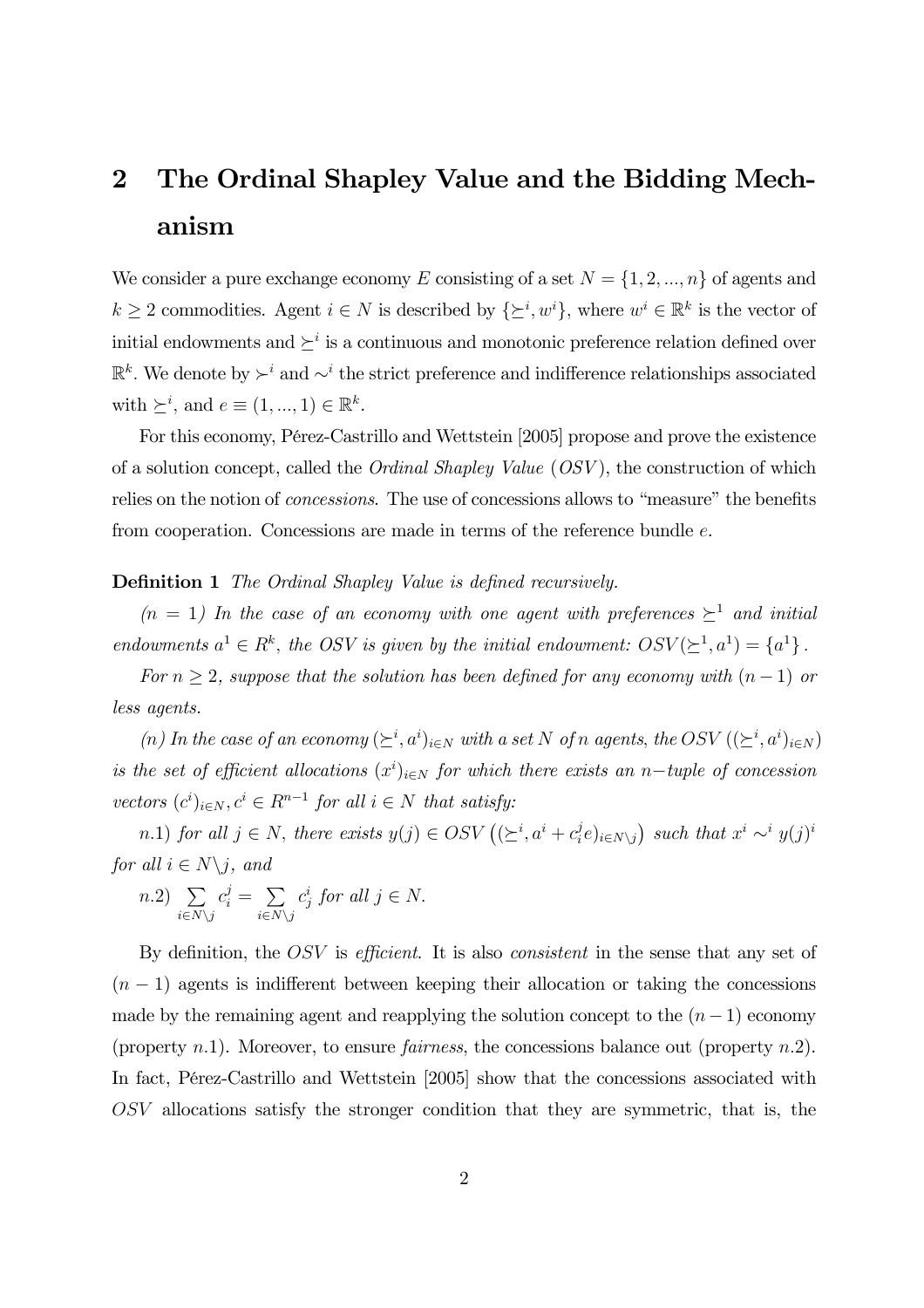concession  $c_j^i$  of agent i to agent j is equal to the concession  $c_i^j$  of agent j to i. Also, the matrix of concessions associated with any OSV allocation is unique.

The bidding mechanism to implement the OSV is recursively defined as follows:

If there is only one agent  $\{i\}$ , he receives his initial endowments, so he obtains utility  $u^{i}(w^{i})$ . (If only one player plays, there is no bidding stage.)

Given the rules of the mechanism for at most  $n-1$  agents, the mechanism for  $N =$  $\{1,\ldots,n\}$  proceeds as follows:

 $t = 1$ : Each agent  $i \in N$  makes bids  $b_j^i \in \Re$ , one for every  $j \in N$ , with  $\sum_{j \in N} b_j^i = 0$ . Hence, at this stage, a strategy for player *i* is a vector  $(b_j^i)_{j \in N} \in \mathcal{H}^n$ , where  $\mathcal{H}^n =$ <br> $\int_{\alpha \in \mathbb{R}^{n}} | \nabla \alpha_i | \alpha_i = 0$  $z \in \Re^n \big| \sum_{j \in N} z_j = 0 \Big\}.$ 

For each  $i \in N$ , define the *aggregate bid* to player i by  $B_i = \sum_{j \in N} b_i^j$ . Let  $\alpha =$  $argmax_i(B_i)$  where an arbitrary tie-breaking rule is used in the case of a non-unique maximizer. Once the proposer  $\alpha$  has been chosen, every player  $i \in N$  pays  $b^i_{\alpha}e$  and receives  $(B_{\alpha}/n) \cdot e$ .

 $t = 2$ : The proposer  $\alpha$  offers a feasible allocation  $(x^1, ..., x^n) \in \mathbb{R}^{kn}$  given the initial resources  $(w^i)_{i \in N}$ .

 $t = 3$ : The agents other than  $\alpha$ , sequentially, either accept or reject the offer. If an agent rejects it, then the offer is rejected. Otherwise, the offer is accepted.

If the offer is accepted, each agent i receives  $x^i$ . Therefore, the final payoff to an agent i is  $u^{i}(x^{i})$ . On the other hand, if the offer is rejected, all players other than  $\alpha$  proceed to play the same game where the set of agents is  $N\setminus\{\alpha\}$  and the initial resources for these players are  $(w^i - (b^i_\alpha - B_\alpha/n) e)_{i \in N \setminus {\{\alpha\}}};$  while player  $\alpha$  is on his own with resources  $w^{\alpha} - (b^{\alpha}_{\alpha} - B_{\alpha}/n)e$ . The final payoff to  $\alpha$  is  $u^{\alpha}(w^{\alpha} - b^{\alpha}_{\alpha}e + (B_{\alpha}/n)e)$ . The final payoff to any agent  $i \neq \alpha$  is the payoff he obtains in the game played by  $N\setminus\{\alpha\}.$ 

## 3 The implementation for economies with at most three agents

We start by proving several properties of the OSV allocations for economies with two agents.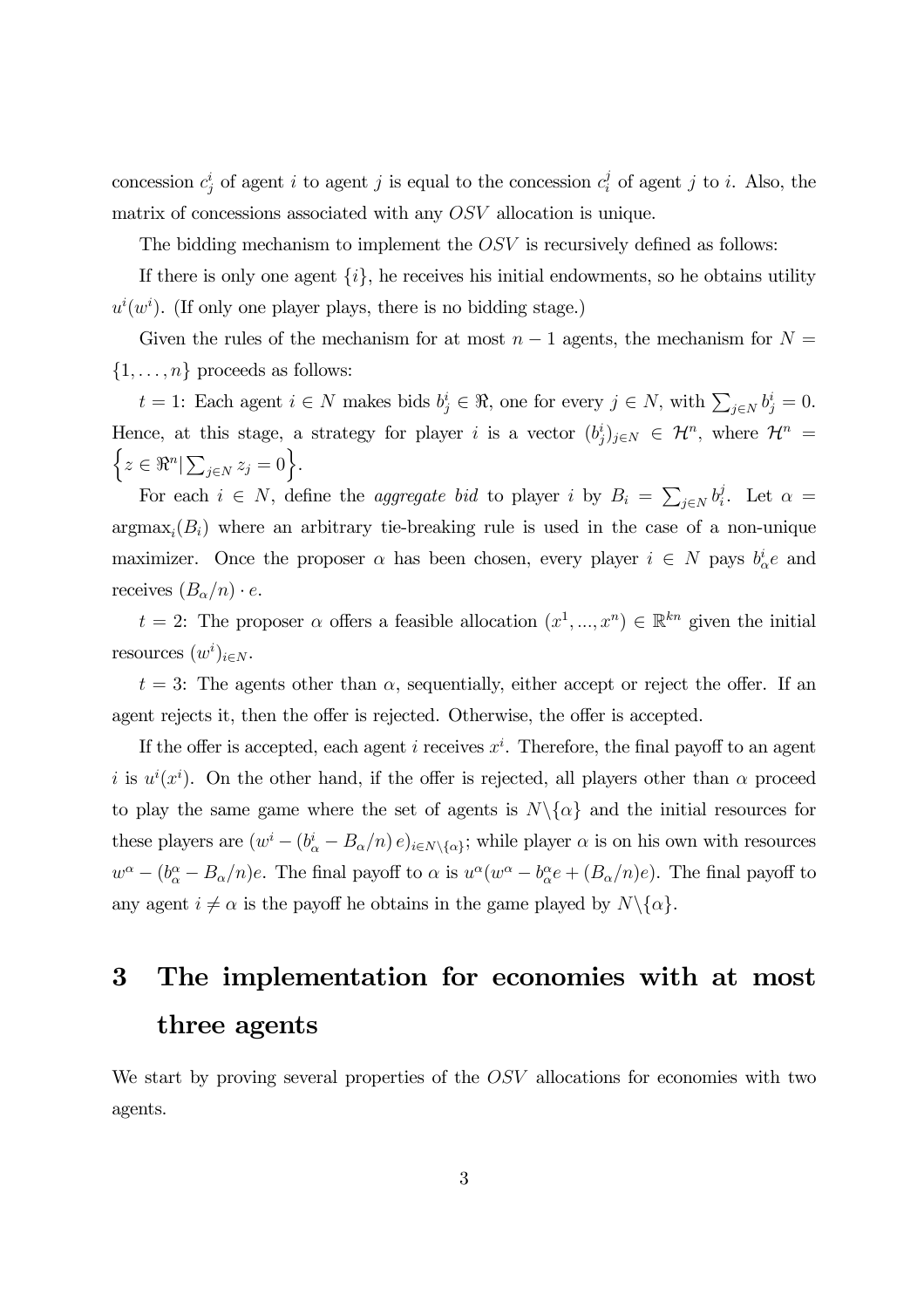**Lemma 1** (a) For a two-agent economy, both agents are indifferent among the  $OSV$ allocations.

(b) The concession c is the same for every OSV allocation and is a continuous function of the initial endowments.

(c) Let  $x \in OSV((\geq^i,w^i)_{i=1,2})$  and  $x' \in OSV((\geq^i,w^i+\lambda e)_{i=1,2}), \lambda > 0$ . Then,  $x^{i'} \succ^i x^i$  for  $i = 1, 2$ .

**Proof.** (a) As shown in Pérez-Castrillo and Wettstein [2004], the OSV for a twoagent economy consists of the efficient allocations  $(x^1, x^2)$  such that  $x^1 \sim w^1 + ce$  and  $x^2 \sim w^2 + ce$  for some  $c \geq 0$ . Consider now  $x, y \in OSV((\geq^i, a^i)_{i=1,2})$  and denote by  $c = c_2^1 = c_1^2$  and  $d = d_2^1 = d_1^2$  the concessions associated respectively with x and y. Then,  $x^1 \sim^1 a^1 + ce$ ,  $x^2 \sim^2 a^2 + ce$ ,  $y^1 \sim^1 a^1 + de$ , and  $y^2 \sim^2 a^2 + de$ . It is immediate that  $x^1 \prec^1 y^1$ if and only if  $x^2 \prec^2 y^2$ . The efficiency of both allocations x and y implies  $x^1 \sim^1 y^1$  and  $x^2 \sim^2 y^2$ .

(b) The previous argument also shows that  $c = d$ , while the continuity of preferences implies that the concession varies continuously with the initial endowments.

(c) There exist c and c' such that:  $x^1 \sim w^1 + ce$ ,  $x^2 \sim w^2 + ce$ ,  $x'^1 \sim w^1 + (\lambda + c')e$  $x'^2 \sim w^2 + (\lambda + c')e$ . The allocation  $x'$  is Pareto efficient in  $(\succeq^i, w^i + \lambda e)_{i=1,2}$  whereas x is feasible, yet not Pareto efficient for the economy  $(\succeq^i, w^i + \lambda e)_{i=1,2}$ . Hence, it must be the case that  $\lambda + c' > c$  and  $x'^i \succ^i x^i$  for  $i = 1, 2$ .

The next theorem shows that the set of Subgame Perfect equilibrium outcomes (SPE) of the bidding mechanism coincides with the OSV for economies with at most three agents.

Theorem 1 The bidding mechanism implements the Ordinal Shapley Value in Subgame Perfect Equilibrium in economies with  $n \leq 3$ .

**Proof.** The proof proceeds by induction.

(a) We first prove that every SPE outcome of the bidding mechanism is in the  $OSV ((\succeq^i, w^i)_{i \in N})$ .

For  $n = 1$  the proof is trivial. Note also that for economies with one agent, there is only one OSV allocation.

**Claim 1.** In any  $SPE$ , any agent i different than the proposer  $\alpha$  accepts the proposal x at  $t = 3$  if  $x^i \succ y^i$  for every  $i \in N \setminus {\alpha}$ , where  $y \in OSV \left( (\succeq^j, w^j - (b^j_\alpha - B_\alpha/n)e)_{j \in N \setminus {\alpha}} \right)$ .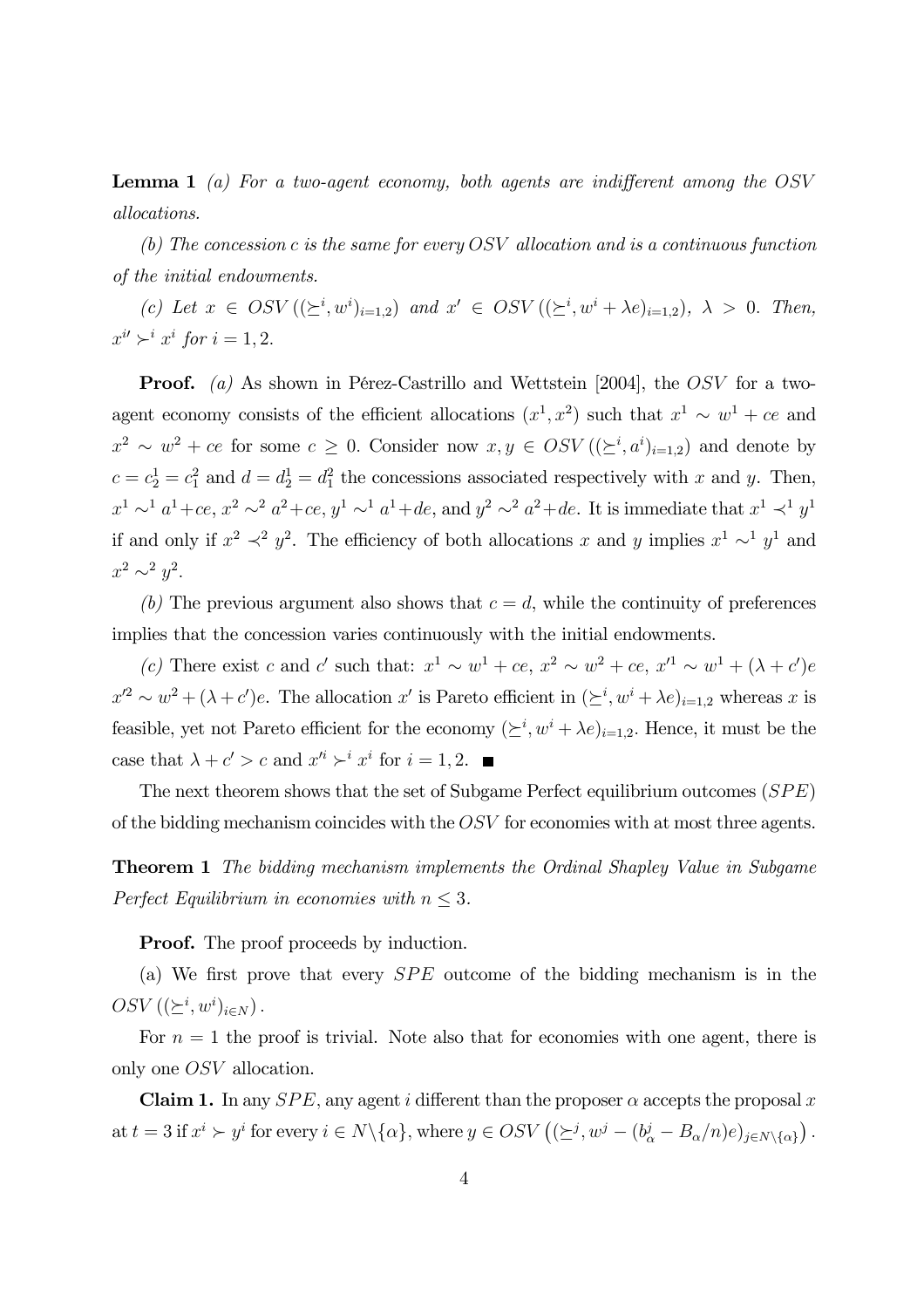Proof: First, by induction, in case of rejection the agents expect to obtain an allocation in the OSV in the economy without the proposer (and where the concessions have been added to or substracted from their initial endowment); second, by Lemma 1  $(a)$ , agents in a two-agent economy are indifferent among OSV allocations (as is the case for a one-agent economy).

**Claim 2.** In any *SPE* of the game that starts at  $t = 2$ , the proposer  $\alpha$  proposes an allocation x that is Pareto efficient and satisfies  $x^i \sim y^i$  for every  $i \in N/\{\alpha\}$ , where  $y = OSV((\succeq^{j}, w^{j} - (b_{\alpha}^{j} - B_{\alpha}/n)e)_{j \in N \setminus {\{\alpha\}}})$ . Moreover, every agent  $i \in N \setminus {\{\alpha\}}$  accepts any offer x such that  $x^i \succsim y^i$  for every  $i \in N/\{\alpha\}.$ 

Proof: These are clearly equilibrium strategies for the agents other than the proposer. As regards the proposer, he cannot gain by switching to another offer that is accepted. If he makes an unacceptable offer he obtains the bundle  $w^{\alpha} - (b^{\alpha}_{\alpha} - B_{\alpha}/n)e$  which if preferred to  $x^{\alpha}$  would violate the Pareto efficiency of the proposal x.

Claim 3. In any  $SPE$ ,  $B_i = 0$  for  $i \in N$ . Moreover, each agent is indifferent about the identity of the agent who is chosen as the proposer.

Proof: Denote by M the set of agents for whom the aggregate bid is the largest, that is,  $M \equiv \{i \in N | B_i = \max_{j \in N} B_j\}$ . We first claim that any agent  $j \in N$  is indifferent between any agent in  $M$  being chosen as the proposer. Indeed, if  $j$  would strictly prefer some particular agent, say  $i \in M$  to win, agent j would slightly increase his bid to agent i and decrease his bid to the other agents in  $M$  so that agent i is chosen as the proposer for sure. Following the change, by Lemma 1  $(b)$ , agent j would be better off.

If  $M = N$ , Claim 3 is proven. Suppose, by way of contradiction, that  $M \neq N$  and denote by  $m \leq n$  the cardinality of M. Assume, for convenience,  $1 \in M$ . We now show that agent 1 can achieve a better outcome by changing the bids he submitted in stage 1. Consider the following change in the bids by agent 1:  $b_1^{1'} = b_1^1 - \epsilon$ ,  $b_i^{1'} = b_i^1 - 2\epsilon$  for any  $i \in M \setminus \{1\}, b_j^{1'} = b_j^1 + (2m-1)\epsilon$  for a particular  $j \notin M$ , and  $b_j^{1'} = b_j^1$  otherwise, with  $\epsilon > 0$ and small enough. Then,  $B_1 > B'_1 > B'_i$  for all  $i \neq 1$ . In particular, 1 is chosen as the proposer for sure. We claim that 1 is strictly better following this change in bids. To see this, note first that  $b_1^i$  did not change for any  $i \neq 1$  and  $B_1' < B_1$ . Hence, in the economy with agents  $N\setminus\{1\}$ , after the change in the bids the "initial endowments" change from  $(w^{j} - (b_1^{j} - B_1/n)e)_{j \in N \setminus \{1\}}$  to  $(w^{j} - (b_1^{j} - B_1'/n)e)_{j \in N \setminus \{1\}}$ . Given  $B_1 > B_1'$ , by Lemma 1  $(c)$ ,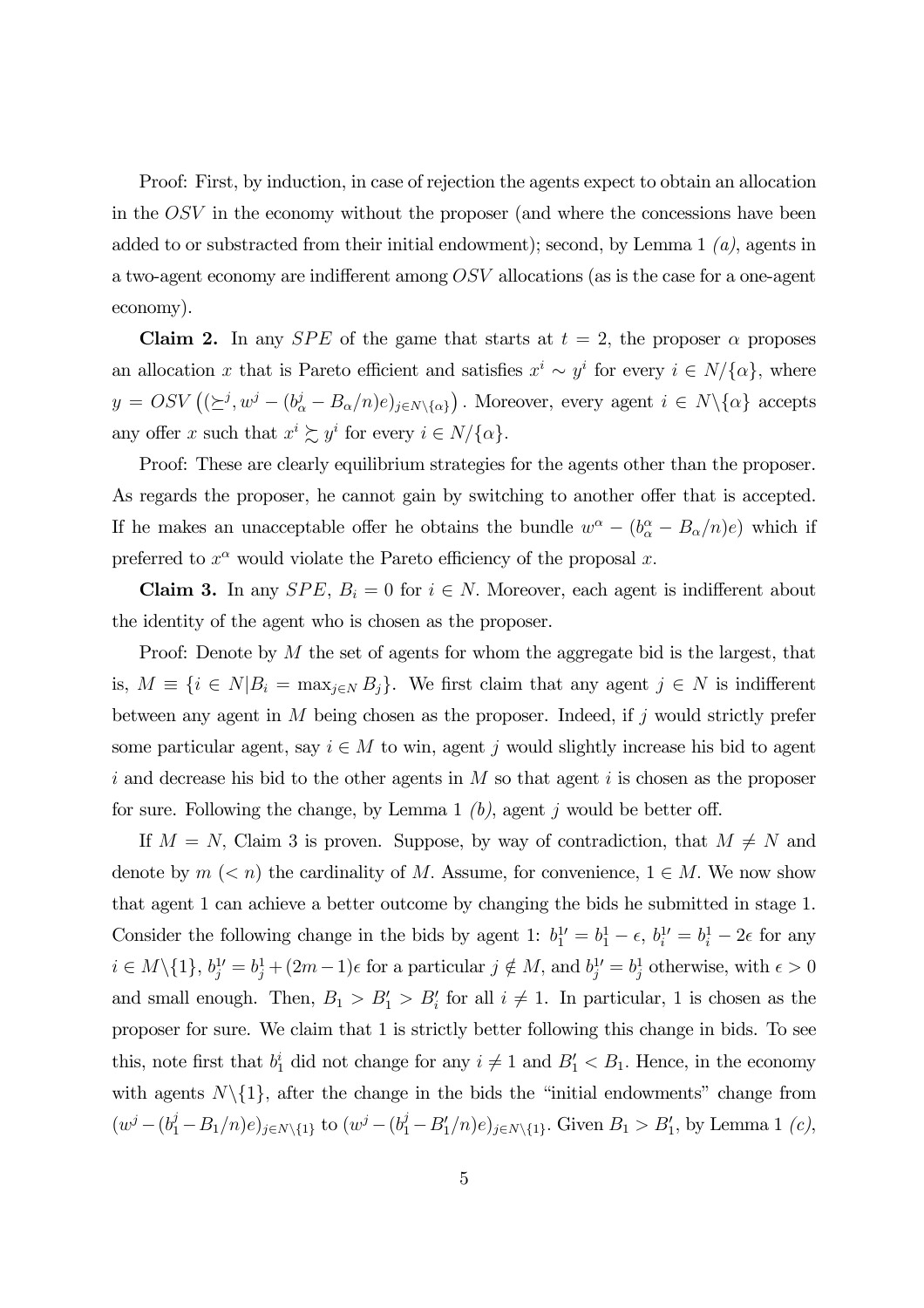all agents in  $N\setminus\{1\}$  are worse off in the OSV of the second economy than in the OSV of the former. Hence, at stage 2, agent 1 can offer an allocation that is worse off for all  $j \in N\backslash\{1\}$  and, by Pareto efficiency, better off for himself. Therefore, agent 1 is better off after bidding according to  $b<sup>1</sup>$  than after bidding according to  $b<sup>1</sup>$ .

**Claim 4.** In any *SPE*, the offer x made by the proposer at  $t = 2$  always belongs to  $OSV((\succeq^j, w^j)_{j \in N})$ . Moreover, the agents' bids at  $t = 1$  are  $b_j^i = c_j^i$  for all  $i, j \in N$ ,  $i \neq j$ , where c is the matrix of concessions of x, and  $b_i^i = -\sum_{j \in N \setminus \{i\}} c_j^i$ .

To prove Claim 4, denote by  $x = x(i) \in OSV((\succeq^j, w^j - b_i^j e)_{j \in N \setminus \{i\}})$  the proposal that agent  $i \in N$  makes if he is chosen as the proposer (we notice that Claim 3 states that  $B_i = 0$ ). We are going to prove that  $x \in OSV((\succeq^j, w^j)_{j \in N})$ . First, according to Claim 2, x is a Pareto efficient allocation. Moreover, the n-tuple of vectors of bids  $(b^i)_{i\in N}$  satisfies:

i) By Claim 3,  $x^k \sim^k x(j)^k$  for  $j \in N$ ,  $k \neq j$ , where  $x(j) \in OSV \left( (\geq^k, a^k - b_j^k e)_{k \in N \setminus \{j\}} \right)$ , ii)  $\sum$  $b_i^j = \sum$  $b_j^i$  for all  $j \in N$  (by Claim 3,  $B_j = 0$ , i.e.,  $\sum_{j \in N}$ )  $b_j^i = -b_j^j;$ 

 $i\in N\backslash\{j\}$  $i\in N\backslash\{j\}$  $i\in N\backslash\{j\}$ moreover, the rules of the mechanism impose that  $\sum$ i∈N  $b_i^j = 0$ , i.e.,  $-b_j^j = \sum_{i=1}^j$  $i\in N\backslash\{j\}$  $b_i^j$ .

Therefore, the allocation x is in the set  $OSV((\succeq^j, w^j)_{j\in N})$  taking the matrix of concessions  $c_j^i = b_j^i$  for all  $i, j \in N$ ,  $i \neq j$ .

(b) We now prove every allocation x in the set  $OSV((\geq^i, w^i)_{i \in N})$  is an  $SPE$  outcome of the bidding mechanism. We denote c the matrix of concessions of x. We propose the following strategies for the case of  $n$  agents:

At  $t = 1$ , each agent  $i, i \in N$ , announces  $b_j^i = c_j^i$  for every  $j \in N \setminus \{i\}$  and  $b_i^i =$  $-\sum_{j\in N\setminus\{i\}}c_j^i.$ 

At  $t = 2$ , agent i, if he is the proposer, proposes an allocation z that is Pareto efficient and satisfies that  $z^j \sim y^j$  for every  $j \in N/\{i\}$ , where  $y \in OSV \left( (\succeq^j, w^j - (b_i^j - B_i/n)e)_{j \in N \setminus \{i\}} \right)$ . (We recall that, according to Lemma 1  $(a)$ , in economies with one or two agents either there is only one OSV allocation or agents are indifferent among the several OSV allocations.)

At  $t = 3$ , agent i, if agent  $j \in N/\{i\}$  is the proposer, accepts any offer z such that  $z^i \gtrsim y^i$ , where  $y \in OSV \left( (\succeq^k, w^k - (b_j^k - B_j/n)e)_{k \in N \setminus \{j\}} \right)$  and rejects it otherwise.

First of all, we notice that if the agents make the previous bids, then the aggregate bid to each one is zero. This is a direct consequence of the symmetry of the concessions.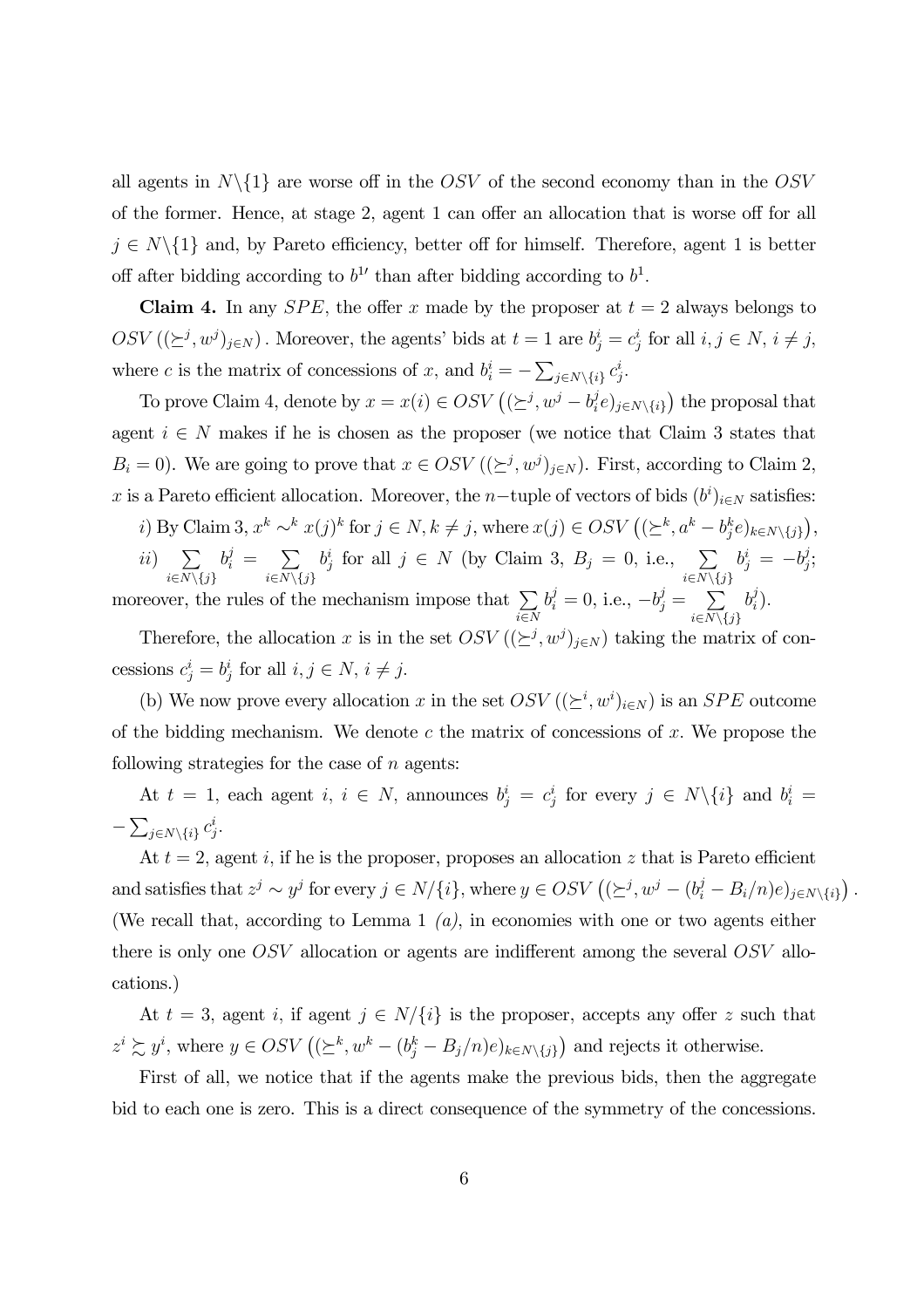Second, if they make these bids, the proposal at  $t = 2$  will certainly be x, given that  $x$  is efficient and guaranties the rest of the agents their  $OSV$  of the game without the proposer and with the proposer's concessions added to their initial endowment. Hence, if the agents follow the previous strategies, the final outcome is always  $x$ .

We prove that the strategies are indeed *SPE* strategies. By the induction argument, what the agents other than the proposer, say agent  $j$ , expect after the bids is some allocation in  $OSV((\ge^k, w^k - (b_j^k - B_j/n)e)_{k \in N \setminus \{j\}})$ . Therefore, it is easy to check that the previous strategies are  $SPE$  strategies from  $t = 2$  on. Consider now the strategies at  $t = 1$ . Remember that we have shown that  $B_i = 0$  for all  $i \in N$ . If agent i changes his bid, the proposer will be the agent (or one of the set of agents) to whom  $i$  increases his bid. Denote by  $\alpha$  the proposer, and  $B'_\alpha > 0$  the new aggregate bid. If  $\alpha = i$ , then the other agents will face a situation where all their initial endowments increase by the same amount  $B_i'/n$ . By Lemma 1 (c), all these agents are better off in the new situation, hence agent i is worse off. If the new proposer is  $\alpha \neq i$ , then the outside option for agent i will be a situation where all the agents other than i and  $\alpha$  will see their initial endowment increased by  $B'_\n\alpha/n$  while agent *i*'s initial endowment will decrease by  $(n-1)B'_\n\alpha/n$ . An argument similar to that of Lemma 1  $(c)$  shows that agent i's situation is worse off after the change. Therefore, deviating is not profitable.  $\blacksquare$ 

The major difficulty with extending this result for any number of agents is intimately related to the transfer paradox (Safra [1984]). We briefly explain here this difficulty.

It is crucial for our result that (as stated in Claim 3) the equilibrium aggregate bids are zero for every agent. For this result, it must be the case that a proposer can not gain by increasing the bid for himself and facing at the proposal stage agents with larger endowments. However, similar to the transfer paradox, an agent can be worse off in an OSV allocation when the initial endowments of all agents (including himself) increase. If this happens, the proposer may find it "easier" (less costly in terms of his own welfare) to make an acceptable proposal to the set of agents with larger endowments.

The mechanism constructed provides a non-cooperative foundation for the OSV for environments with a small number of agents. It also shows that the concessions underlying the OSV concept can be interpreted in terms of bids.